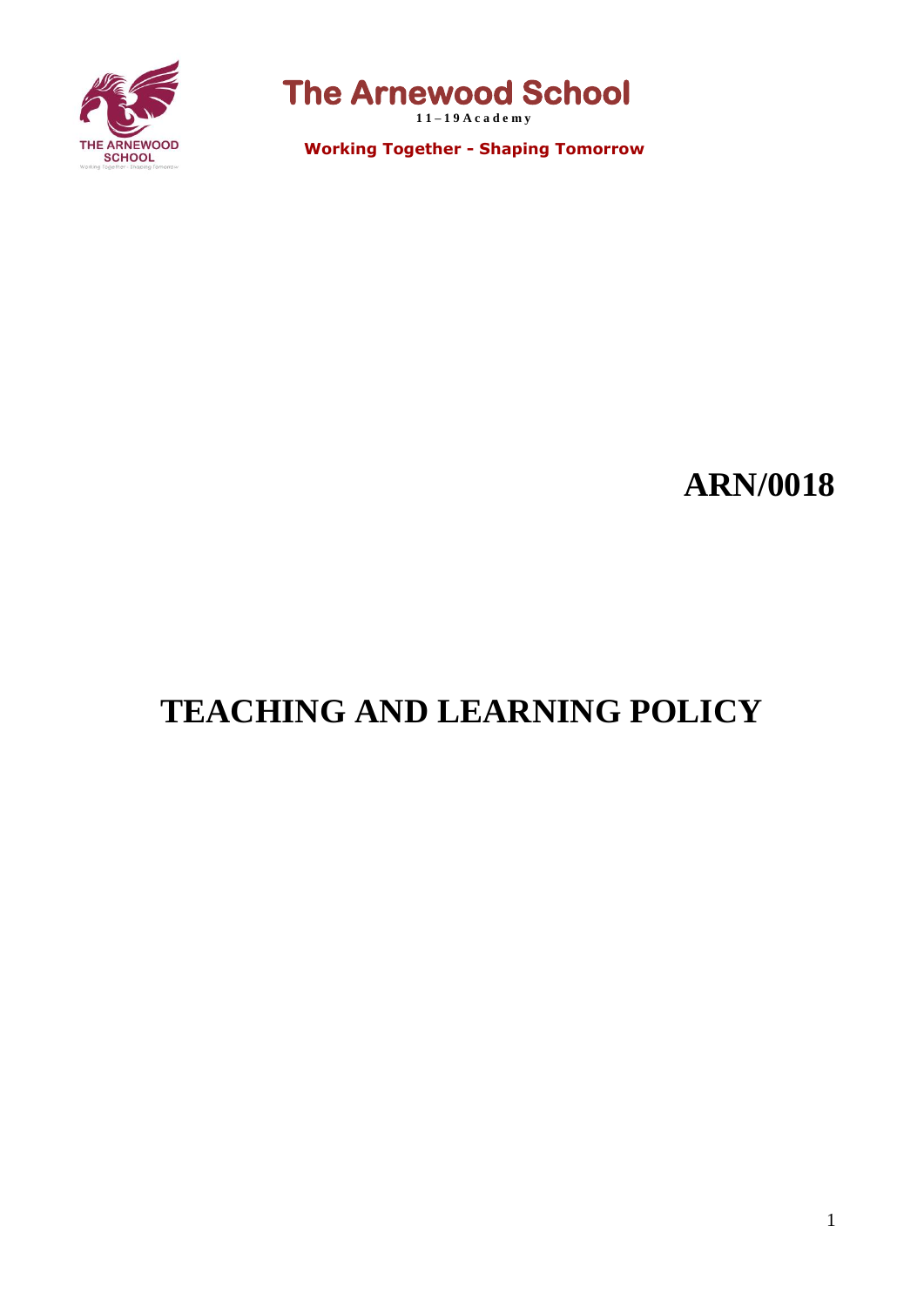## **POLICIES AND PROCEDURES PROFORMA**

| <b>Subject and Version of Document:</b>                       | Teaching and Learning Policy           |
|---------------------------------------------------------------|----------------------------------------|
| <b>Author:</b>                                                | Mr Barrett                             |
| Persons/Committees etc consulted whilst<br>document in draft: | Senior Leadership Team, Governing Body |
| Date agreed:                                                  | 15 March 2022                          |
| Date of next review/update and by whom:                       | March 2024                             |
| By whom agreed:                                               | Governing Body                         |
| Copy obtainable from and/or distribution:                     | PA to Head Teacher                     |
| Date document issued                                          | 11.09.17                               |
| <b>Responsibility for dissemination to new staff:</b>         | Line Manager                           |
| <b>Principal Target Audience:</b>                             | All staff                              |

## **Amendments Summary:**

| Amend.<br>No.  | <b>Issued</b>    | Page | Subject                                                                                                                           |
|----------------|------------------|------|-----------------------------------------------------------------------------------------------------------------------------------|
|                | Feb 14           | 4    | $2.3.2$ – removal of bullet point                                                                                                 |
| $\overline{2}$ | July 16          |      | Review                                                                                                                            |
|                |                  | 8    | Insertion of classroom agreement                                                                                                  |
| 3              | Sept 11          | 5    | Replace Individual Education Plans with Individual Learning<br>Plan<br>Add - For further information about children with EHCP ref |
|                |                  |      | to our SEN policy.                                                                                                                |
| 3              | <b>July 2018</b> |      | Policy review                                                                                                                     |
| 4              | <b>July 2021</b> |      | <b>Whole Policy Review</b>                                                                                                        |
| 5              | Feb 2022         |      | <b>Whole Policy Review</b>                                                                                                        |
|                |                  |      |                                                                                                                                   |
|                |                  |      |                                                                                                                                   |
|                |                  |      |                                                                                                                                   |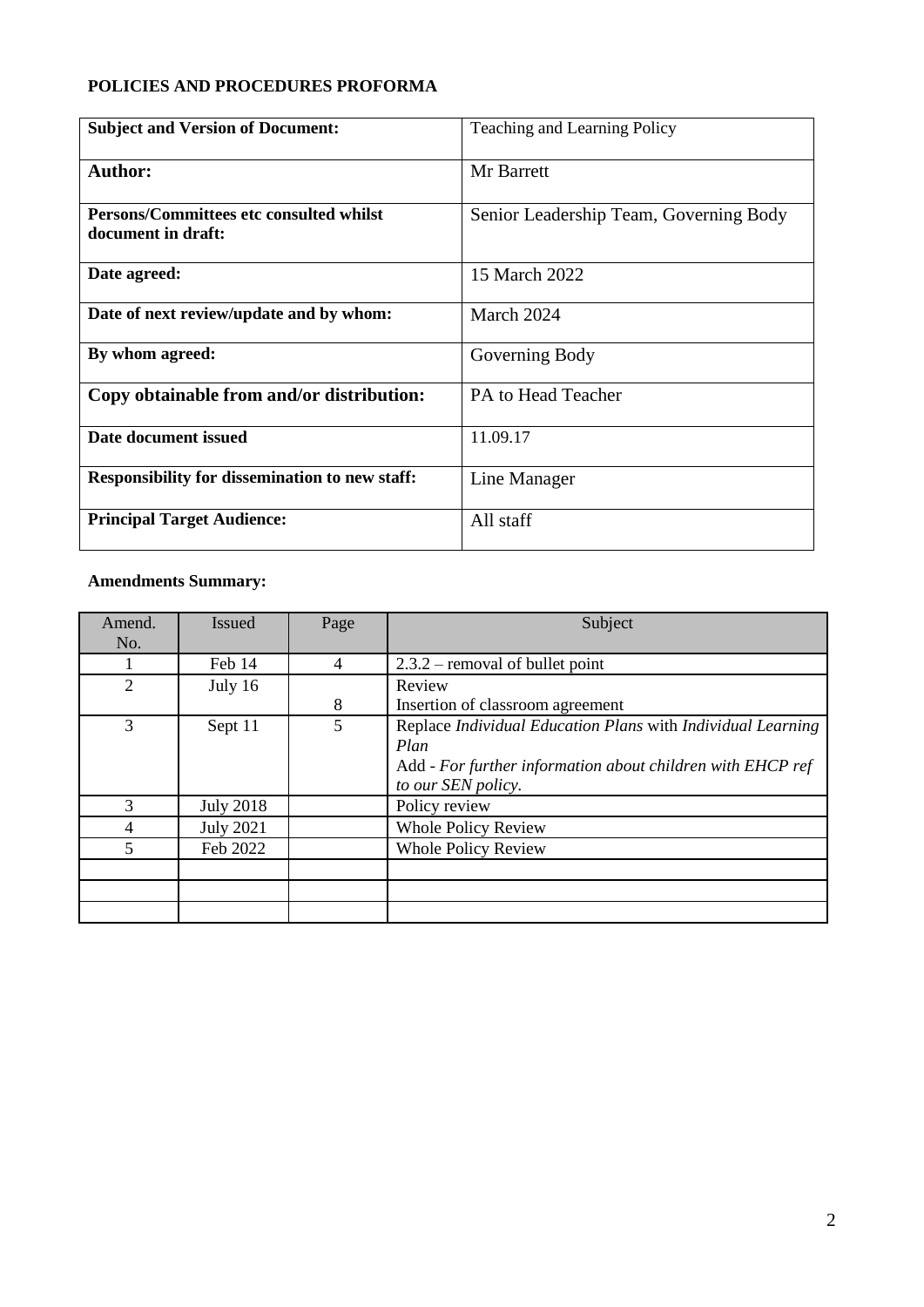## **Teaching and Learning Policy**

## **1.0 Statement of Intent**

- 1.1 Our mission is to work with parents/carers and the local community to provide a broad and balanced curriculum and a creative approach to learning. This should enable all students to fulfil their unique potential and make the world a better place through their informed choices and actions.
- 1.2 The Arnewood School curriculum explicitly enables students to become:
	- scholarly, literate and numerate
	- safe, resilient and reflective
	- independent, collaborate and creative
	- passionate about learning, and ambitious with a deep-rooted desire to achieve
	- outward-looking, tolerant and understanding of their place in the wider world.

## **2.0 Aim of this Policy**

- 2.1 The aim of this policy is to provide a clear set of high expectations and a consistent approach to teaching and learning at The Arnewood School so that teachers, students and parents/carers can work together to ensure a high standard of education. In particular it aims to:
	- Provide a consistent approach to teaching and learning (referred to as The Arnewood Lesson model).
	- Define what we consider to be good teaching and learning, including home learning.
	- Summarise our quality assurance processes.
	- Outline our systems for assessment and feedback.
	- Summarise the roles and responsibilities of different people in the school community with regards to teaching and learning.

## **3.0 Teaching is at its best when we:**

- Plan lessons for every child that takes full account of their individual needs, interests and aspirations.
- Regular check students' understanding in order to intervene at the point of need and plan to close any gaps in learning.
- Ensure that students are active and independent learners who strive to achieve their best in all they do.
- Ensure that all students are equipped with the literacy and numeracy skills they will need to succeed in school and in later life.
- Make links between the different pillars of our curriculum.
- Encourage every student to develop their spiritual, moral, social and cultural values and to ensure they understand and exercise the balance that exists between their own rights and their responsibilities to others in the Arnewood community and beyond.
- Ensure students develop resilience and take responsibility for responding to feedback in order to improve their work and deepen their understanding.
- Promote a healthy lifestyle and an understanding of the importance of learning to support personal wellbeing and good mental health.
- Identify and share good practice across all curriculum areas as well as provide support and professional development for ourselves and each other.

## **4.0 Learning is at its best when we:**

- Support and challenge students to give of and achieve their best.
- Recognise students when they try their best and when they achieve success.
- Expect students to ask questions, grapple for answers and understanding, and think hard.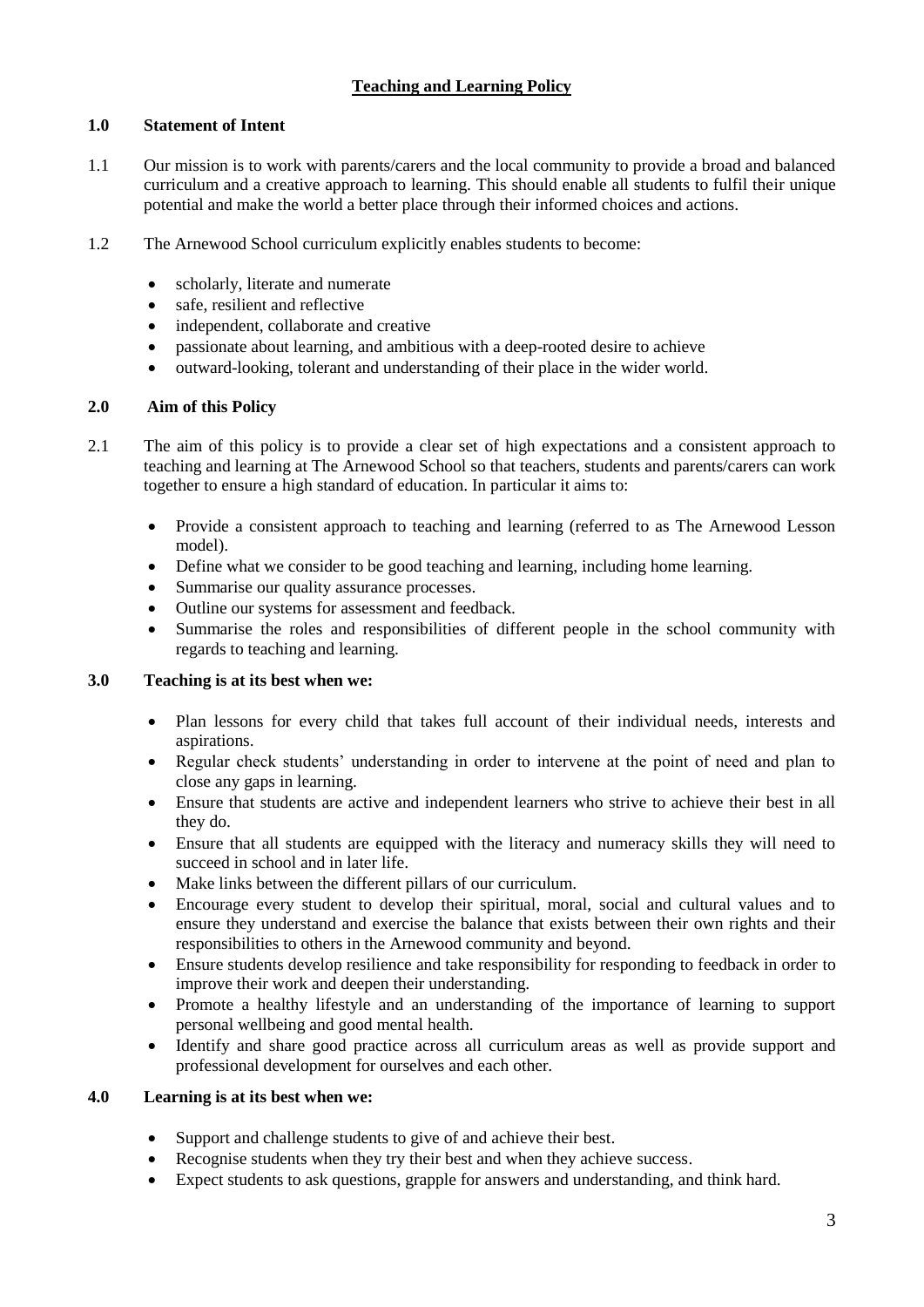- Provide high quality, dynamic and stimulating lessons including high levels of interaction for all students.
- Provide regular and meaningful home learning, and notify students and parents/carers of the expectations of these through the school VLE (Firefly).
- Provide opportunities and guidance to apply and develop literacy, numeracy and subject specific skills.
- Provide high quality feedback to which there will be an expectation that students respond in a range of ways.
- Work collaboratively to ensure a focus on ongoing professional development by identifying and sharing best practice in teaching and learning across all areas of the curriculum.
- Develop a range of teaching and learning styles to create an exciting and creative classroom climate.
- Listen to students' views and be responsive to their reflections and thoughts about their learning diet.
- Evaluate and reflect on their practice, and make best use of available resources for their own professional development and for the students to use, including the school's VLE (Firefly).

## **5.0 For great learning to take place, students must:**

- Arrive punctually to lessons and be ready to learn with a scholarly attitude, seeing every lesson as an opportunity to learn.
- Have the correct equipment they will need for each and every lesson.
- Participate fully in lessons, taking part in all activities and completing each task to the best of their ability.
- Take pride in the presentation of their work by meeting our standards of presentation.
- Take pride in creating a learning environment in which everyone can learn effectively, proactively and in the spirit of mutual respect.
- Develop and apply their literacy and numeracy in all areas of the curriculum.
- Take ownership of their progress by being reflective and proactive when receiving feedback, acting on TIP advice in order to improve their work and deepen their understanding.

## **6.0 Planning and preparation**

- All teachers should plan lessons that allow all students to make good progress in their learning and deepen understanding.
- All lessons should be part of a sequence linked to the departmental and whole-school curricula.
- Learning objectives must be visible and should enable students to develop their knowledge, understanding and development of their skills. All activities should be explicitly linked to these objectives.
- Teachers should plan a variety of learning activities by considering the differing needs of all pupils (in line with Teaching Standard 5). This will follow the Arnewood Lesson model.
- Lessons should demonstrate teachers' deep knowledge and understanding of their subject's curriculum (in line with Teaching Standard 1).
- Teachers should encourage a range of individual, paired, small group and whole class activities in order to promote individual learning and deepen understanding.
- The use of technology and ICT should be carefully planned in order to enhance learning.
- Teachers should plan for the use of a variety of assessment strategies and build in regular opportunities for students to act on feedback to improve their learning.

## **7.0 Assessment and feedback**

- Students will be assessed against three standards  $A$  grade derived from their Key Stage 2 grades and historical national performance, a grade derived from the Fischer Family Trust and a school target grade derived from the two grades above.
- Students in Key Stage 5 will be assessed against their ALPS target grade a grade derived from their GCSE results.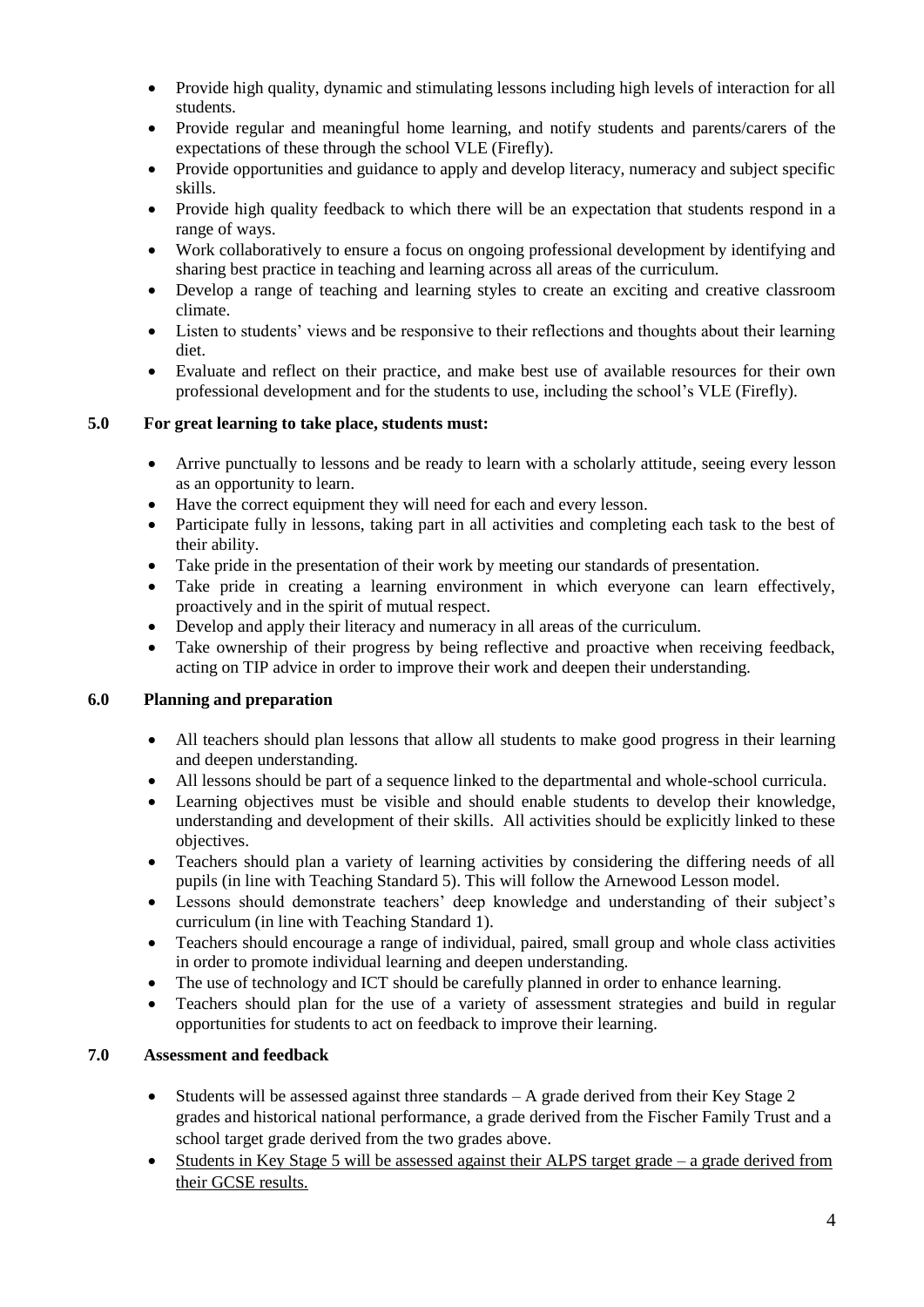- Students in years 7, 8, 9, 11, 12  $\&$  13 will be assessed three times during the academic year. Students in year 10 will be assessed four times.
- Students will receive a grade that reflects what their teacher believes the student would attain at the end of the key stage, given the available evidence. Examination board grading criteria will inform this at Key Stages 4 & 5, and the National Curriculum will inform this at KS3.
- Students in key stages 3 and 4 will be graded on a scale of 1-9, reflecting the GCSE grading criteria. In Key Stage 5 students will be graded  $A^*$  - E. Students studying vocational courses will receive grades in line with the assessment criteria of the chosen specification.
- Target grades will be reviewed at the beginning of each year. If a student reaches or exceeds their target during the academic year, this should be considered something to celebrate. The target grade will then be raised at the beginning of the following academic year.
- Target grades may also be increased if the national performance improves, and suggests the grade should be higher.
- Subject areas may have a variety of methods of assessment, which may include (but not limited to):
	- ➢ External examinations
	- $\triangleright$  Internal examinations / tests / controlled assessments
	- ➢ Homework
	- $\triangleright$  Oral, practical or written
- Students in years 9, 10, 11, 12 and 13 will receive a formal assessment in the main hall each year to prepare them for the GCSE / A Level examinations unless there are circumstances that prevent this. These assessments should be internally moderated by teaching staff to ensure consistency in marking between different staff, and accuracy against the mark schemes.

## **7.1 For assessment and feedback to enhance great learning and progress**

- Students' work should be regularly annotated in such a way that students are able to understand how to improve their own performance. T.I.P (To Improve Performance) should be evident in students' notebooks and written work.
- Verbal feedback should be given to students to encourage and improve their work.
- Subject areas should specify their policy on spelling, punctuation, and literacy in line with whole school policy.
- Staff will keep records of marked work in a specified location with ease of access for monitoring and evaluation purposes and can be requested by middle managers or the Senior team at any point.
- Work that the child's teacher considers to be worthy of reward will be recorded on Arbor, and ADDS points awarded.
- Parents will receive reports regarding the expected attainment grade for their child shortly after each data entry point in the school calendar.
- The reports will also provide information on the student behaviour, effort, quality of homework and quality of presentation. The meaning of these grades will be provided on the school website.

## **8.0 Quality assurance:**

- 8.1 Our monitoring and evaluation of teaching and learning via line management, Performance Management, lesson observations / learning walks will:
	- Make secure judgements of the quality of teaching and learning across the school;
	- Monitor and evaluate the progress of students during a lesson and over time;
	- Judge and evaluate the performance of individual teachers against the Teacher Standards and check that high standards of professional performance are established and maintained;
	- Identify group and individual professional development needs and opportunities across the teaching and support staff.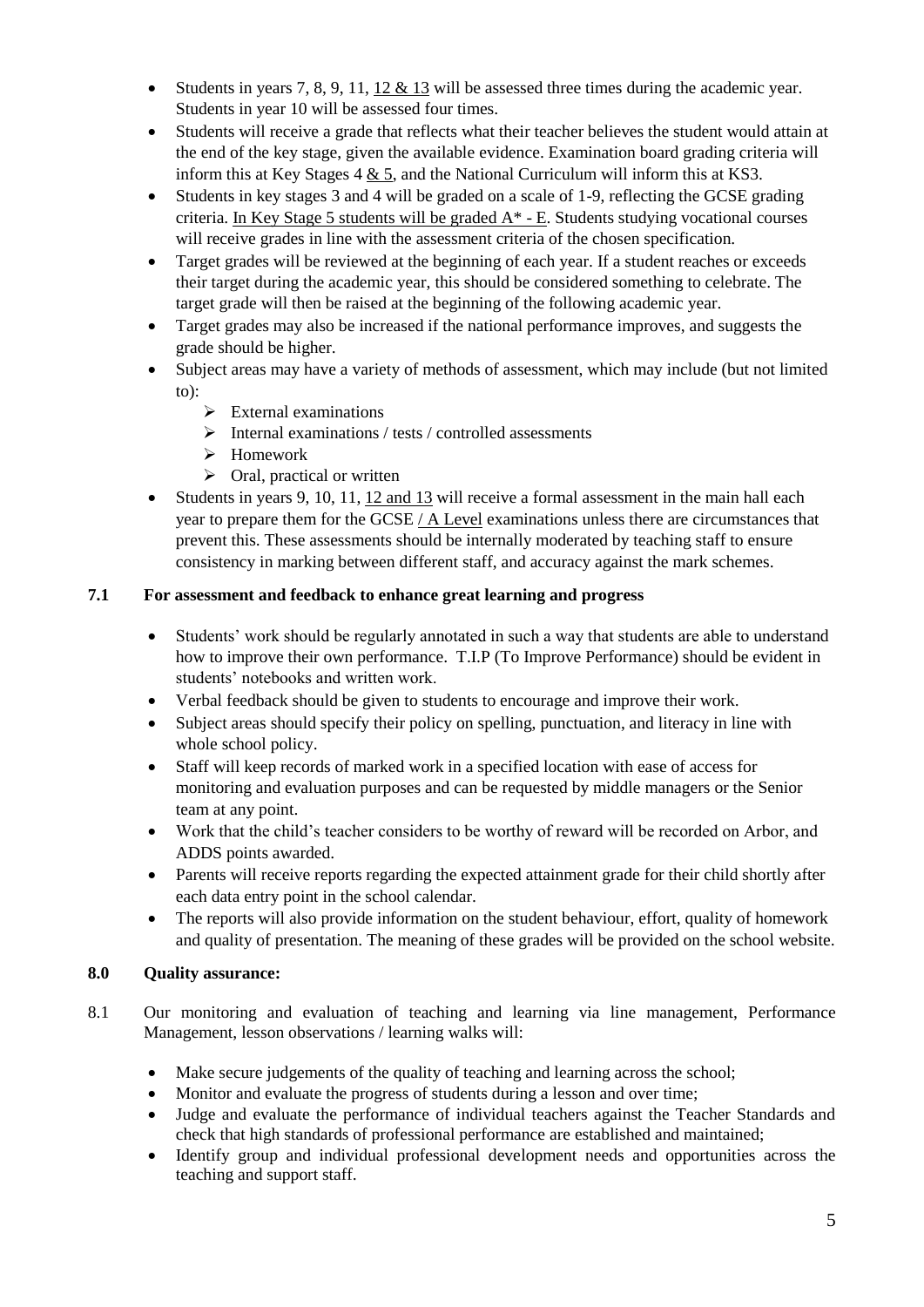- Involve teachers in self-evaluation of their own subject knowledge and understanding of changing curricular and pedagogical initiatives;
- Involve teachers in self-evaluation of the quality and effectiveness of their own teaching and classroom climate, and in involving themselves in high quality professional development;
- Involve teachers in monitoring student progress to ensure they achieve well against prior achievement and similar groups nationally;

## **9.0 Protocols for lesson observations:**

- 9.1 We have two types of lesson observations:
	- An unannounced drop-in observation by the Senior Leadership Team for between 10 and 30 minutes of a lesson.
	- Pre-planned departmental developmental observations as directed by the Head of Centre of Learning of between 30 and 60 minutes.

## 9.2 During the lesson:

- We have an "open door" policy. Teachers may expect to be observed for part of, or a whole lesson.
- The observer will talk to students and look at their work as part of the process.
- The observer will judge how secure the elements of The Arnewood Lesson are evident, recording examples of good practice to share and points to develop.

#### 9.3 Feedback from lesson observations:

- Feedback will be given as soon as possible when both the observer and the teacher observed have time to discuss the lesson. This should be within 48 hours where at all possible.
- Feedback will be honest and will be a dialogue about the learning and progress in the lesson and highlighting good practice seen and any areas of development.
- This dialogue will result in follow-up actions and a timescale for achieving this. This may include a follow-up lesson observation.
- Lesson observation forms will be kept centrally by the member of the Senior Leadership Team responsible for teaching and learning. A copy will also be given to Heads of Centre or Learning.

#### **10.0 Home learning**

- 10.1 Setting of home learning:
	- Home learning will be set for each student. Generally, this will involve one home learning task per subject per week.
	- Students should aim to spend the following amount of time on each subject per week: year  $7 =$ 20 minutes; year  $8 = 30$  minutes; years 9, 10 and  $11 = 30-40$  minutes.
	- Some subjects may ask students to completed extended home learning tasks over a number of weeks.
	- Students in years 12 and 13 are expected to complete one hour of private study per week for each subject they study.
	- Teachers will record home learning tasks on the school's VLE (Firefly). Parents can view these tasks by accessing Firefly.
	- Students who fail to complete home learning tasks will receive a consequence in line with the school's behaviour for learning policy.
- 10.2 School closure remote learning:
	- In the event of school closure, teachers will set lessons to be completed remotely via the school's VLE (Firefly). A lesson will be set for each lesson a student would follow for their regular school timetable.